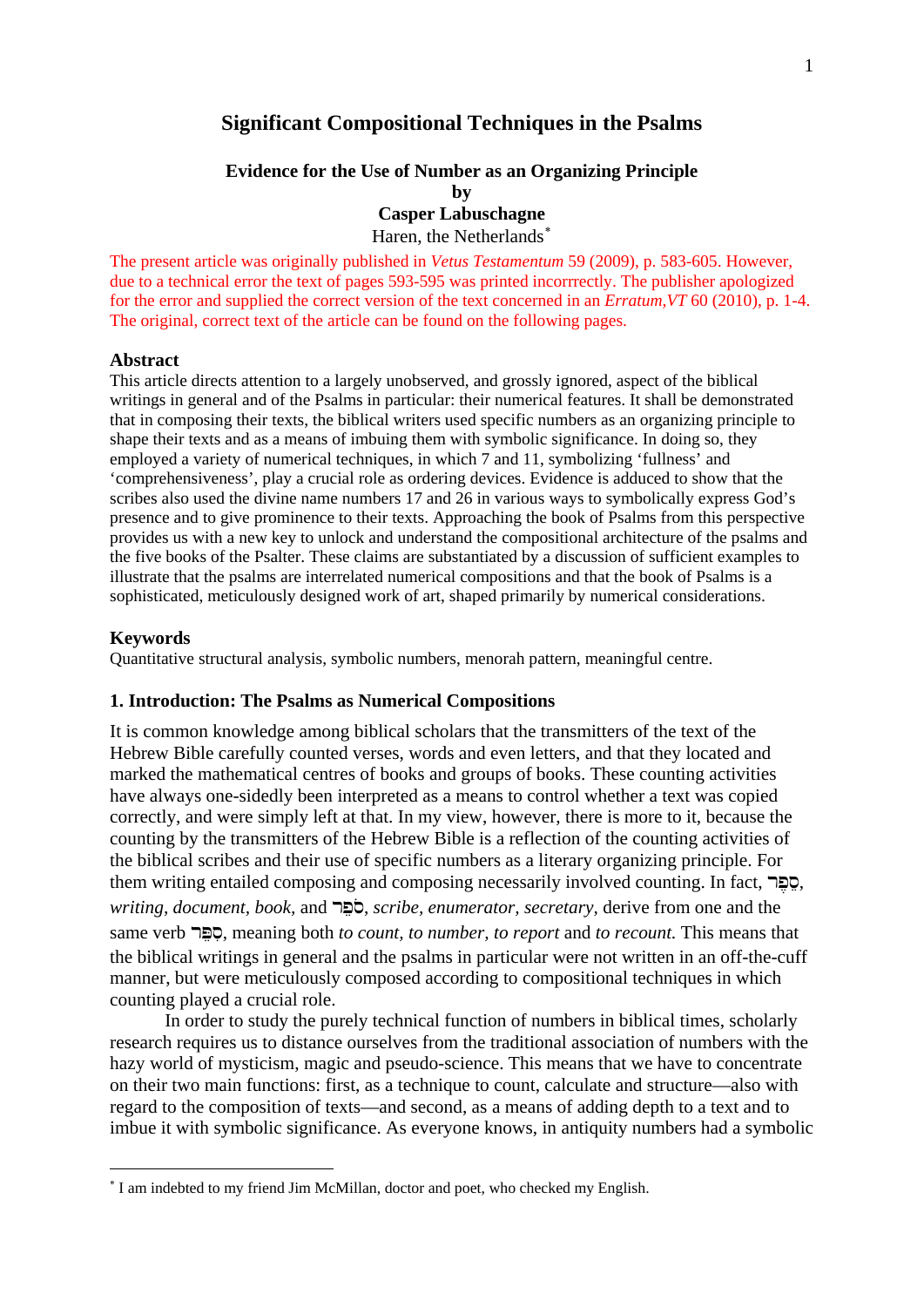value and a metaphorical capacity to refer to something beyond the surface meaning. In our modern, rationalistic First World culture we seem to know numbers only in their mathematical functions, as a means to count, reckon and measure. Though we are aware of the fact that numbers play an important role in composing music, the function of numbers in composing texts has fallen into oblivion. In addition to this, biblical scholars, being primarily schooled in arts and humanities, seem to feel ill at ease and out of their depth when it comes to numbers. This shows that though illiteracy has generally been conquered in our culture, mathematical illiteracy is still rife—even among academic scholars.<sup>[1](#page-1-0)</sup>

Classical scholars and medieval specialists have long been acquainted with the use of numbers as a device to give structure to literary compositions. Substantial research has been carried out already regarding the structural function of symbolic numbers in classical, medieval, and early modern texts, showing that numerical techniques were generally employed to organize literary compositions from antiquity until at least the eighteenth century. Numerical criticism is an accepted scholarly approach in text analysis. What it entails is clearly stated by Alistair Fowler in the foreword to the book *Silent Poetry*:

Numerological criticism analyses literary structures of various kinds, ordered by numerical symmetries or expressing number symbolism. In poetry, numerological structure often forms a level of organization intermediate in scale and externality between metrical patterns, on the one hand, and structure as ordinarily understood, on the other. As such, it constitutes a huge subject—perhaps even larger than most medieval and Renaissance scholars have begun to realize. It is probably no exaggeration to say that most good literary works—indeed, most craftsmanlike works—were organized at this stratum from antiquity until at least the eighteenth century. Moreover, numerological criticism is potentially a more fruitful subject than large-scale prosody, since it has more bearing on meaning, thematic content, structure and other adjacent strata.<sup>[2](#page-1-1)</sup>

To what extent the biblical writers employed numerical techniques to give structure to their texts has not yet been studied systematically. In this respect biblical scholars are lagging far behind their colleagues in classical and medieval studies. This is rather surprising, if not astounding, since there have always been clear indications that the biblical writers did not write their literary productions off-the-cuff but composed them with minute care, using a variety of compositional principles and literary techniques. The biblical writings, and the psalms in particular, are numerical compositions. This is a fact that has by now been proven and substantiated beyond any reasonable doubt.<sup>[3](#page-1-2)</sup> Besides earlier investigations, my study of the numerical aspects of the psalms over the past decade has brought to light a massive amount of additional evidence confirming this claim.<sup>[4](#page-1-3)</sup>

<u>.</u>

<span id="page-1-0"></span><sup>&</sup>lt;sup>1</sup> John Allen Paulos, *Innumeracy, Mathematical Illiteracy and its Consequences*, Farrar, Straus, and Giroux (Hill and Wang division), 1989; New Farrar-Straus edition, 2001. 2 *Silent Poetry: Essays in Numerological Analysis*, edited by Alistair Fowler, London, 1970, p. xi. See also the

<span id="page-1-1"></span>chapter "Zahlenkomposition" in the major work by E.R. Curtius, *Europäische Literatur und lateinisches Mittelalter*, Bern-Munich, 1973; 8<sup>th</sup> edition, and R.A. Laroche, *Number Systems, Number Mysticism, and Numerical Practices in Livy (Books I-X) and Related Greek and Roman Writers* (Ph. D. Dissertation Tufts University), 1972, as well as the studies edited by A. Zimmermann, *Mensura, Mass, Zahl, Zahlensymbolik im Mittelalter*, in the series *Miscellanea Mediaevalia*, Vol. 16, 1 (1983) and 2 (1984). For the structural use of numbers in the poetry of Dante, Milton and Spencer, see G. Quarnström, *Poetry and Numbers. On the Structural Use of Symbolic Numbers, Lund, 1966.* 

<span id="page-1-3"></span><span id="page-1-2"></span><sup>&</sup>lt;sup>3</sup> Consult my logotechnical analysis of the Psalms and other texts at<http://www.labuschagne.nl/psalms.htm>. <sup>4</sup> For the numerical features of the Pentateuch, see C.J. Labuschagne, "The Pattern of the Divine Speech Formulas in the Pentateuch", in *VT* 32 (1982), pp. 268-296, *Ibid.*, "The Literary and Theological Function of Divine Speech in the Pentateuch", in J.A. Emerton (ed.), *Congress Volume: Salamanca 1983* (SVT 36), Leiden, 1985, 154-173, *Ibid.*, "Divine Speech in Deuteronomy", in N. Lohfink (ed.), *Das Deuteronomium. Entstehung, Gestalt und Botschaft* (BETL 68), Leuven, 1985, pp. 111-126, *Ibid.,* "Neue Wege und Perspektiven in der Pentateuchforschung", in *VT* 36 (1986), pp. 146-162, and "On the Structural Use of Numbers as a Compositional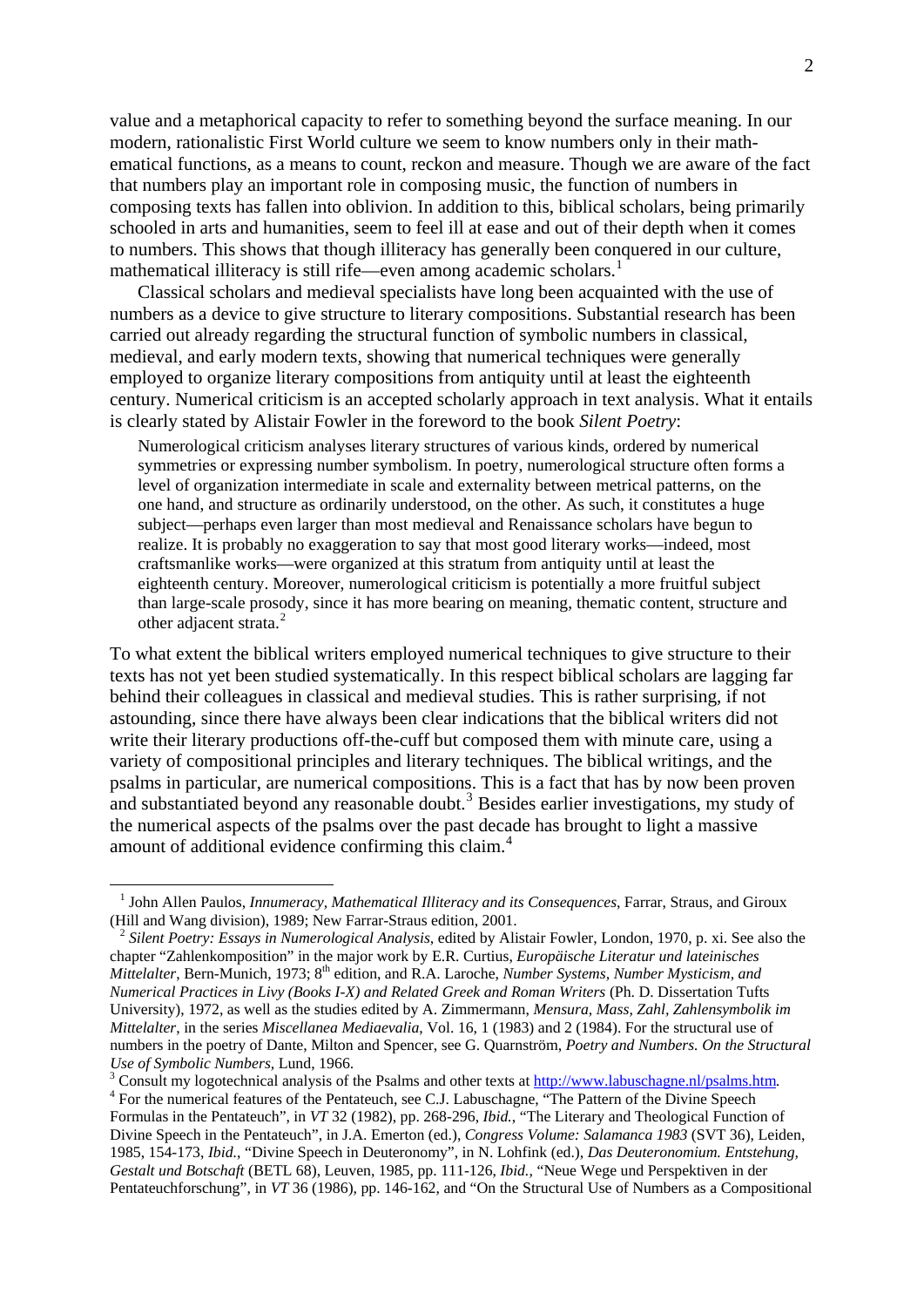The purpose of this article is to direct the attention of the scholarly world to the numerical features of the psalms and to present the evidence I found for the numerical thinking of the biblical scribes and their use of number symbolism and number as an organizing principle. I shall demonstrate that the composers/editors had a marked preference for the use of the number 7, which symbolizes 'fullness', to shape their texts and to create groupings and series of key-words or key-acts. This also applies (though to a lesser degree) to the number 11, which symbolizes 'comprehensiveness' and 'fulfilment'.<sup>[5](#page-2-0)</sup>

Moreover, I shall discuss the various ways in which the scribes employed the divine name numbers 17 and 26, which symbolically signify God's presence. These two numbers  $r$ יהוה:  $\cdot$ יהוה:

> $Y(10) + H(5) + W(6) + H(5) = 26$  (sum of the positional values)  $Y(1) + H(5) + W(6) + H(5) = 17$  $Y(1) + H(5) + W(6) + H(5) = 17$  $Y(1) + H(5) + W(6) + H(5) = 17$  (sum of the digits).<sup>6</sup>

They occur in an extraordinary high frequency throughout the Hebrew Bible and were used primarily to weave the holy name into the fabric of the text. This gives solid substance to the Jewish tradition that God's name was woven into the texture of Scripture.<sup>[7](#page-2-2)</sup> At the same time, the scribes used them as literary tools to shape their compositions by giving prominence to certain sections of a text and to finalize/canonize a rounded-off composition.

 From the outset it is important to be aware of the fact that we have to do with features of the biblical text that were only understood by a small number of professional scribes, who had a specialized knowledge of these compositional techniques. The intricate structures of a text do not readily meet the eye of the reader at first sight; neither can its complex rhetorical architecture be comprehended when the text is recited. In fact, the scribes did not compose their texts as literary artistry specifically for the benefit of the reader or the listener, but for their own satisfaction to show their craftsmanship and, more importantly, to the glory of God. Insight into the arcane character of the biblical writings offers an explanation of the fact that the specialized knowledge of their architecture gradually faded away and completely disappeared, leaving only a vague remembrance of locating the centre and counting verses and words in the minds of the transmitters of the text.

 Modern biblical scholars have the good fortune that the numerical features of the biblical writings have been rediscovered in our times. Up till now, the work of the pioneers in

Technique*"*, in *JNSL* 12 (1984 [1986]), pp. 87-99, and "The Life Spans of the Patriarchs", in *New Avenues in the Study of the Old Testament* (OTS 25), Leiden, 1989, pp. 121-127. See also my commentary, *Deuteronomium* (De Prediking van het Oude Testament), 4 Vol., Nijkerk/Baarn, 1987-1997, *Ibid.*, *Numerical Secrets of the Bible*, North Richlands Hills, BIBAL Press, 2000 (regularly reprinted on demand; now also available on my website: *<http://www.labuschagne.nl/z%26oz/book.htm>*), and D.L. Christensen, *Deuteronomy 21:10-34:12* (Word Biblical Commentary, Vol. 6B), Nashville, 2002.

For the psalms, see also G. Barbiero, *Das erste Psalmbuch als Einheit* (ÖBS, 16), Frankfurt am Main, 1999, pp. 27f., 334f., 547f., and J.-M. Auwers, *La composition littéraire du Psautier* (Cahiers de la Revue Biblique, 46), Paris, 2000, pp. 93-96, and especially P. van der Lugt, *Cantos and Strophes in Biblical Hebrew Poetry with*  Special Reference to the First Book of the Psalter, I (OTS 53), Leiden - Boston, Brill, 2006, who consistently registers the quantitative structural aspects of the psalms. See also Duane Christensen's logoprosodic analyses on his website [http://www.bibal.net/04/04-index.html.](http://www.bibal.net/04/04-index.html)

<span id="page-2-0"></span>See my book *Numerical Secrets of the Bible*, pp. 26-73, and [http://www.labuschagne.nl/psalterstructure.pdf,](http://www.labuschagne.nl/psalterstructure.pdf) pp. 4-6, as well as G. Braulik, "Die sieben Säule der Weisheit im Buch Deuteronmium", in *Auf den Spuren der schriftgelehrten Weisen*, FS J. Marböck (BZAW 331), Berlin – New York, 2003, pp. 13-43 (with more literature), U. Damen, "Weitere Fälle von Siebenergruppierungen im Buch Deuteronomiums", *BN* 72 (1994), pp. 5-11, and W. Berg, "Siebenerreihen von Verben und Substantiven", *BN* 84 (1996), pp. 10-15. 6

<span id="page-2-1"></span>An alternative explanation is that 17 represents the numerical value of a conjectured word *'ahweh*\*, which is *to 'ehyeh*, "I am" (cf. Exodus 3:14), as *yahweh*\* is to *yihyeh*, "he is". See [http://www.labuschagne.nl/aspects.pdf,](http://www.labuschagne.nl/aspects.pdf) "The name YHWH woven into the fabric of the text".

<span id="page-2-2"></span><sup>7</sup> See *Numerical Secrets of the Bible*, pp. 75-104.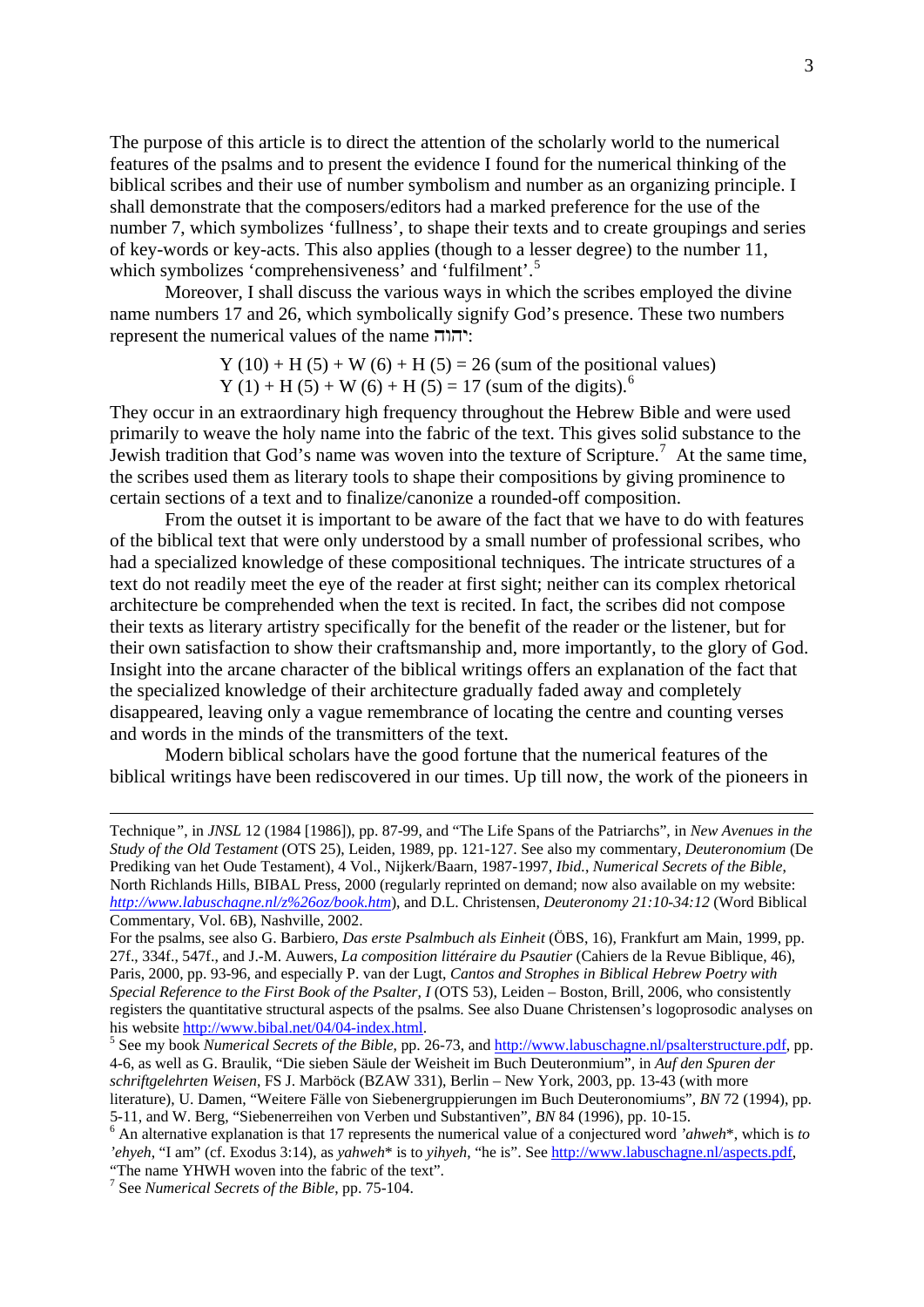this field of study has unfortunately been met with unfounded scepticism and grossly ignored, but in the light of the massive amount of evidence already available biblical scholars simply cannot continue avoiding their responsibility of taking the evident facts seriously. If the scribes used numbers to shape their texts – and they certainly did -, we have a bounden obligation to detect and lay bare their numerical features. We can do so by employing the discipline of logotechnical quantitative structural analysis, which should be on the agenda of every biblical scholar. This activity, which is in fact *numerical criticism*, is not a separate discipline but a supplementary branch of *literary criticism*, of which the first and foremost task is to explore and describe the literary architecture of a given text.<sup>[8](#page-3-0)</sup>

Logotechnical analysis is primarily concerned with *words* as the smallest building blocks of a text. Since syllables do not function as building blocks, counting them, in my opinion, is a waste of time. In poetry the real building blocks in addition to the word are the colon, verseline, strophe, canticle, and canto/stanza. These literary categories can only be ascertained by painstaking rhetorical analysis and by counting in order to find out exactly how they are organized, and according to which principles. For this purpose I use a computer programme to count the number of words in a given psalm in terms of its individual compositional structure, which is determined by a variety of factors emerging from the text itself: words before and after *atnach*, words in the main and subordinate clauses, words spoken about God and words directly addressed to him, etc. A separate programme calculates the numerical value of every word in the psalm (the positional value of the letters) to see whether specific key-words are used to define the number of words in the text or in part of it.<sup>[9](#page-3-1)</sup>

## **2. The Use of 7 and 11 to Give Structure to the Book of Psalms and Individual Psalms**

In general, biblical scholars are aware of the great number of occurrences of the number 7 in the Bible and its use as an ordering principle. The number 11 is less well known, but there is sufficient evidence to show that, like the number 7, it was a well-established scribal tool used for structuring purposes. It appears mostly in the pattern  $11 = 7 + 4$ , because it derives its symbolical significance from the fact that it is a combination of 7 and 4.<sup>[10](#page-3-2)</sup>

Being *odd* numbers, 7 and 11 have the advantage of having a *pivot* and the ability to make the *middle* a strong focus of attention. This offered a composer the opportunity to give pride of place to a key-idea or key-text at the arithmetic centre of his composition. It is therefore important always to locate the arithmetic centre of a given text and to find the focal point in groupings or series of these two numbers.

The insight that the psalms are numerical compositions must necessarily lead to a new approach to the compositional structure of the book of Psalms. In a paper read at the CBL conference in August 2008 in Louvain, I presented my view on the architecture of the book of Psalms, arguing that it was shaped primarily by numerical considerations: Sub-groups of 7 and 11 psalms constitute the five books, which were sealed and finalized/canonized in terms of verselines by means of the divine name numbers  $17$  and  $26$ .<sup>[11](#page-3-3)</sup>

I counted no less than 45 psalms that are in some way or another governed by the number 7 and 20 others in which the number 11 has a structuring role. Because 11 derived its

1

<span id="page-3-2"></span>*the Bible,* pp. 26-74, and the overview at **http://www.labuschagne.nl/psalterstructure.pdf**, p. 4. <sup>11</sup> Casper J. Labuschagne, "Significant Sub-Groups in the Book of Psalms: A New Approach to the

<span id="page-3-0"></span><sup>&</sup>lt;sup>8</sup> See my plea for the integration of numerical structural analysis into the discipline of literary criticism, "De literairkritische methode", in A.S. van der Woude (ed.), *Inleiding tot de studie van het Oude Testament*, Kampen, 1986; 2<sup>nd</sup> edition 1993, pp. 102-127.

<span id="page-3-1"></span><sup>&</sup>lt;sup>9</sup> See the General Introduction to Quantitative Structural Analysis: [http://www.labuschagne.nl/aspects.pdf.](http://www.labuschagne.nl/aspects.pdf) I am deeply indebted to Albert Beetsma, one of my former students, who designed the computer programmes. <sup>10</sup> For the close relationship between 7 and 11 and their use for structuring purposes, see *Numerical Secrets of* 

<span id="page-3-3"></span>Compositional Structure of the Psalter", in *The Composition of the Book of Psalms* (BETL), Leuven, 2009. For a full discussion, see<http://www.labuschagne.nl/psalterstructure.pdf>*.*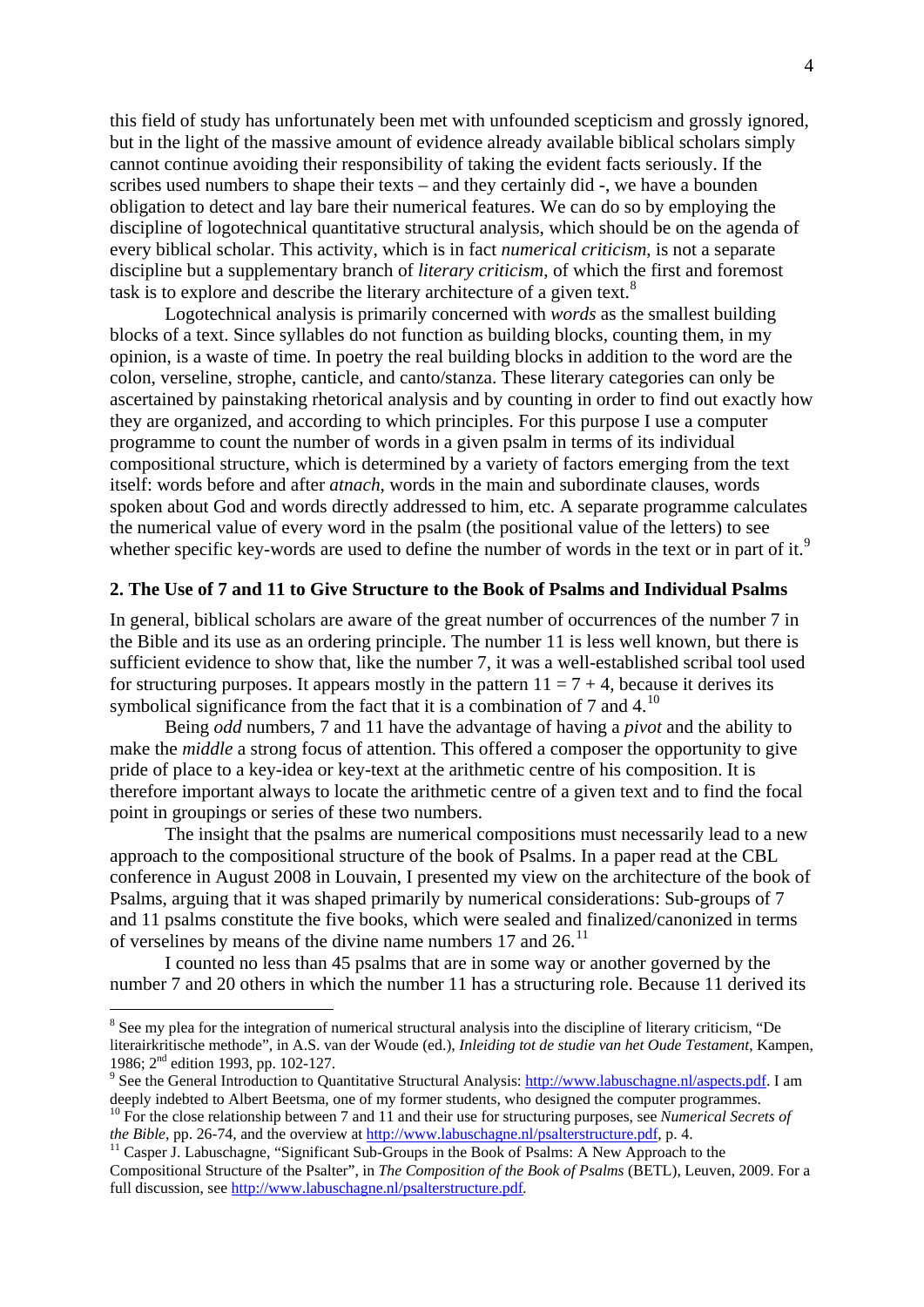symbolical significance from the fact that it is a combination of 7 and 4, it is not surprising to find that 7 and 11 appear together in one and the same composition. Here are among others two examples of psalms having 11 verselines arranged in the  $7 + 4$  pattern:

|  |  | <b>Psalm 46</b> vs. 2-8 Canto I, 7 verselines YHWH and his city<br>vs. 9-12 Canto II, 4 verselines YHWH and the world        | 55 $(5 \times 11)$ words<br>36 words     |
|--|--|------------------------------------------------------------------------------------------------------------------------------|------------------------------------------|
|  |  | <b>Psalm 95</b> vs. 1-7 Canto I 7 verselines Words spoken about God<br>vs. 8-11 Canto II 4 verselines Words addressed to God | $55(5 \times 11)$<br>$34(2 \times 17)$ . |

In **Psalm 146** we find the  $7 + 4$  pattern reversed in the summation of YHWH's wondrous deeds in vs. 6-9, consisting of 4 deeds phrased by means of participles dealing with YHWH as Creator and Sustainer (vs. 6-7b) and **7** deeds representing his distinctive qualities (7c-9):

- 1. who made heaven and earth (6a)
- 2. who keeps faith forever (6b)
- 3. who deals out justice for the oppressed (7a)
- 4. who gives food to the hungry (7b).
- 1. YHWH sets the prisoners free (7c)
- 2. YHWH opens the eyes of the blind (8a)
- 3. YHWH raises those who are bowed down (8b)
- **4. YHWH loves the just (8c)**
- 5. YHWH protects the strangers (9a)
- 6. the widow and the fatherless he upholds (9b)
- 7. but the course of the wicked he thwarts (9c).

**Psalm 147** has 7 strophes, 21 (3 x 7) verselines, 42 (6 x 7) cola and 140 (20 x 7) words. Exactly 119 (7 x 17) words are used to describe YHWH's activities, and 21 (3 x 7) words for the introductory exhortations.[12](#page-4-0) Its overall framework is based on the hymnic passages and YHWH's qualities and deeds:

| v. 1      | How good is it to sing psalms of praise to YHWH! (8 words)         |
|-----------|--------------------------------------------------------------------|
| $vs. 2-6$ | Eleven characteristics of YHWH                                     |
| v. 7      | Sing to YHWH with thanksgiving! (6 words)                          |
| vs. 8-11  | Seven acts performed by YHWH and things he delights in             |
| v. 12     | Sing to YHWH, Jerusalem! Praise your God, Zion! (7 words)          |
| vs. 13-20 | <i>Fourteen</i> deeds performed by YHWH for the benefit of Israel. |
|           |                                                                    |

In vs. 2-6 the psalmist lists 11 characteristic deeds and qualities of YHWH:

1. he builds up Jerusalem

- 2. he gathers the outcasts of Israel
- 3. he heals the broken-hearted
- 4. and he binds up their wounds
	- 1. he numbers the stars one by one
	- 2. he calls each by name
	- 3. great is our Lord
	- **4. and surpassing in power**
	- 5. his skill is beyond telling
	- 6. he lifts up the downtrodden
	- 7. he casts the wicked to the ground.

<span id="page-4-0"></span> $12$  Omitting the restored colon of v. 8d would wreak havoc with these statistics. For particulars, see my analysis at [http://www.labuschagne.nl/ps147.pdf.](http://www.labuschagne.nl/ps147.pdf)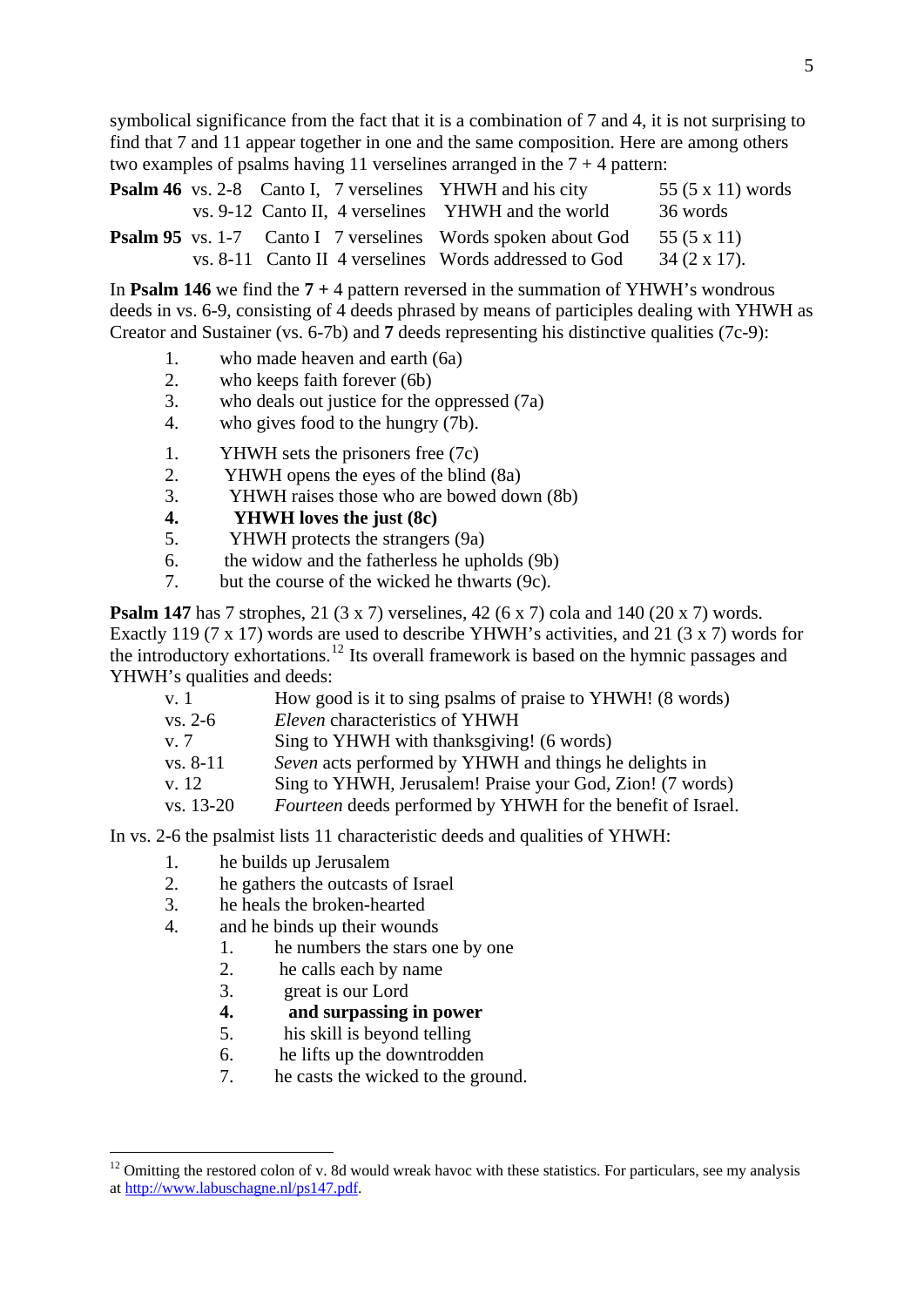In vs. 8-11 he mentions 7 acts performed by YHWH and things YHWH delights in:

- 1. he covers the sky with clouds
- 2. he provides rain for the earth
- 3. he makes the hills sprout grass and plants for the use of mankind
- **4. he gives food to the cattle and to the ravens [13](#page-5-0)**
- 5. he does not delight in the strength of a horse
- 6. he does not take pleasure in men's legs
- 7. he takes pleasure in those who fear him, who wait for his love.

The **14** deeds performed by YHWH for the benefit of Israel are listed in vs. 13-20:

- *1. he strengthens the bars of your gates*
- *2. he blesses your inhabitants within you*
- *3. he makes peace in your borders*
- *4. he satisfies you with the finest wheat* (see note 12)
	- 5. he sends his command to the earth
	- 6. he gives snow like wool
	- 7. he sprinkles hoarfrost like ashes
	- **8. he scatters his ice like morsels**
	- 9. he sends his word
	- 10. and he melts them
	- 11. he makes his wind blow
- *12. he has declared his words to Jacob*
- *13. he has not dealt thus with any other nation*
- *14. he has never taught them his ordinances.*

The 14 activities are in three parts, according to the pattern  $4 + 7 + 3$ : the first 4 deeds together with the *last 3* relate to YHWH's care for *the city of Jerusalem and the land of Israel*, while the middle 7 deeds have to do with his control of the climate.

**Psalm 78** is a typical example with its 77 (7 x 11) verselines spread over 3 cantos of 11, 33 and 33 lines respectively, its 528 (48 x 11) words its 7-word meaningful centre (v. 35). These instances must suffice to illustrate the use of 7 and 11 in combination. More examples of the use of 11 are to be found in Psalms 20, 23, 33, 34, 37, 38, 42-43, 59, 60, 62, 63, 70, 118, 140, [14](#page-5-1)2 and 146. Note the accumulation at the end of the Psalter.<sup>14</sup>

# **3. The Menorah Model: 7 Items with a Distinct Centre**

1

The Austrian scholar Claus Schedl was, to my knowledge, the first to draw attention to the menorah pattern as a compositional model and the use of the divine name numbers. The defining feature of the lampstand is that it has a central shaft flanked by 3 'arms', as described in Ex.  $25:31-40<sup>15</sup>$  $25:31-40<sup>15</sup>$  $25:31-40<sup>15</sup>$  The biblical writers often employed this model to shape their texts in such

<span id="page-5-0"></span><sup>&</sup>lt;sup>13</sup> For more examples of the pivotal positioning of *feeding* and *food*, see *Numerical Secrets of the Bible*, pp. 36f.<br><sup>14</sup> For particulars, consult my analyses of these psalms at  $\frac{http://www.labuschagne.nl/psalms.htm}{http://www.labuschagne.nl/psalms.htm}$ .<br><sup>15</sup>

<span id="page-5-1"></span>

<span id="page-5-2"></span>*Candelabrum. Origin, Form and Significance* (Supplements to the Journal for the Study of Judaism, 68), Leiden-Boston-Köln 2001. For my review of this book and the criticism passed on the widely used incorrect term 'seven-armed', see the "Note on the six-branched lampstand" at: <http://www.labuschagne.nl/ps067.pdf>. Trudy Labuschagne was the first to link the study of the menorah to the study of texts having a menorah form, in her doctorate term paper *De Menora in woord en beeld. Een studie over de vorm, functie en betekenis van de Menora in het Oude Testament en de latere symboliek* (Groningen,1992). Now also available at [www.labuschagne.nl/menora/menora.htm](http://www.labuschagne.nl/menora/menora.htm).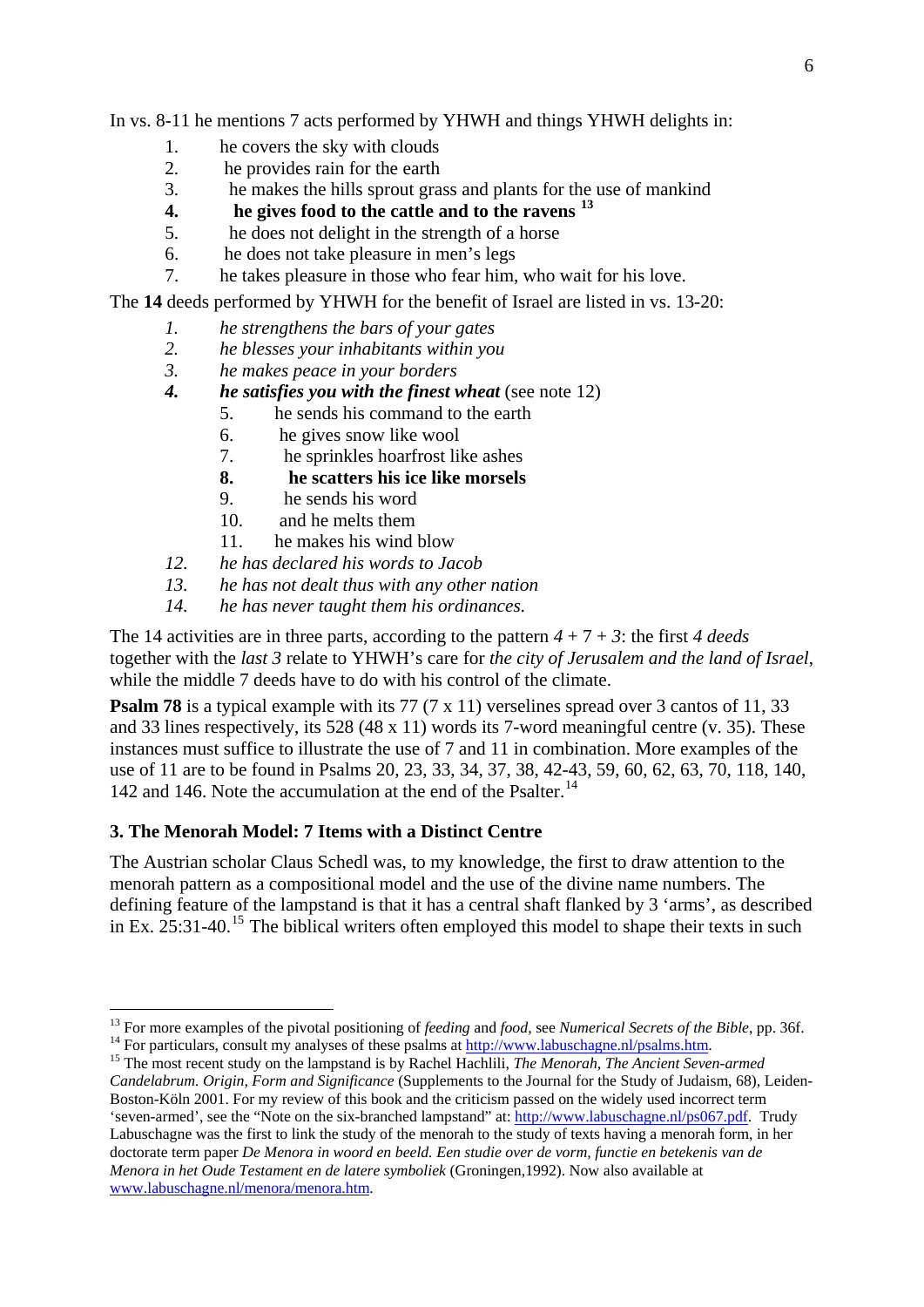a way that they have a distinct centre flanked by a concentrically arranged equal number of words on either side. Schedl used Deut. 5:14 to illustrate the use of this model: <sup>[16](#page-6-0)</sup>

|    | ויום השביעי שבת ליהוה אלהיד | 5w.              |
|----|-----------------------------|------------------|
| 2. | לא תעשה כל־מלאכה            | 4w.              |
| 3. | אתה ובנך־ובתך               | $3w.$ $\sqrt{7}$ |
| 4. | ועבדד־ואמתד                 | 2w.<br>26        |
| 5. | ושורך וחמרך וכל־בהמתך       | 4w.              |
| 6. | וגרף אשר בשעריף             | $3w.$   $7$      |
|    | למען ינוח עברך ואמתך כמוך   | 5w.              |

The very first numerical menorah I myself discovered was the passage in Deut. 1:34-40 dealing with the granting of permission to enter the promised land. The **7** verses are structured in a symmetric pattern with v. 37, YHWH's refusal to grant Moses that privilege, at the centre  $(8 + 15 + 19 + 11 + 15 + 19 + 8)$ :<sup>[17](#page-6-1)</sup>

|          | Verse 34 YHWH's reaction to the Israelites' words |           |
|----------|---------------------------------------------------|-----------|
|          | Verse 35 Entrance refused to the old generation   | $15 +$    |
|          | Verse 36 Entrance granted to Caleb                | $19 = 34$ |
| Verse 37 | <b>Entrance refused to Moses</b>                  | 11        |
| Verse 38 | Entrance granted to <i>Joshua</i>                 | $15 +$    |
|          | Verse 39 Entrance granted to the new generation   | $19 = 34$ |
|          | Verse 40 YHWH's command to the Israelites         | 8.        |

Further investigations revealed that this sevenfold compositional model was used dozens of times to give structure to a text or to create groups or series of seven items to express the idea of fullness. Moreover, the literary technique of providing a composition with a distinct arithmetic centre on the level of words, cola, verselines or strophes as the focal point containing a central idea stems from this model. $^{18}$  $^{18}$  $^{18}$ 

<span id="page-6-0"></span><sup>&</sup>lt;sup>16</sup> Claus Schedl, *Baupläne des Wortes: Einführung in die biblische Logotechnik*, Wien 1974, p. 172.<br><sup>17</sup> Note the conspicuous compositional formula 15 + 19 = **34** (2 x **17**) in vs. 35-36 and 38-39. This intriguing

<span id="page-6-1"></span>formula occurrs in no less than ten related texts in connection with the loss of the land through apostasy, see Observation 3 in my analysis of Psalm 95, <http://www.labuschagne.nl/ps095.pdf>.<br><sup>18</sup> See my *Deuteronomium*, Vol. IB (1987), pp. 30-33, where I mentioned Psalms 23 and 82 and Zech. 4:1-14 in

<span id="page-6-2"></span>addition to examples from Deuteronomy. See also *Numerical Secrets of the Bible*, pp. 31-62 and 130-135.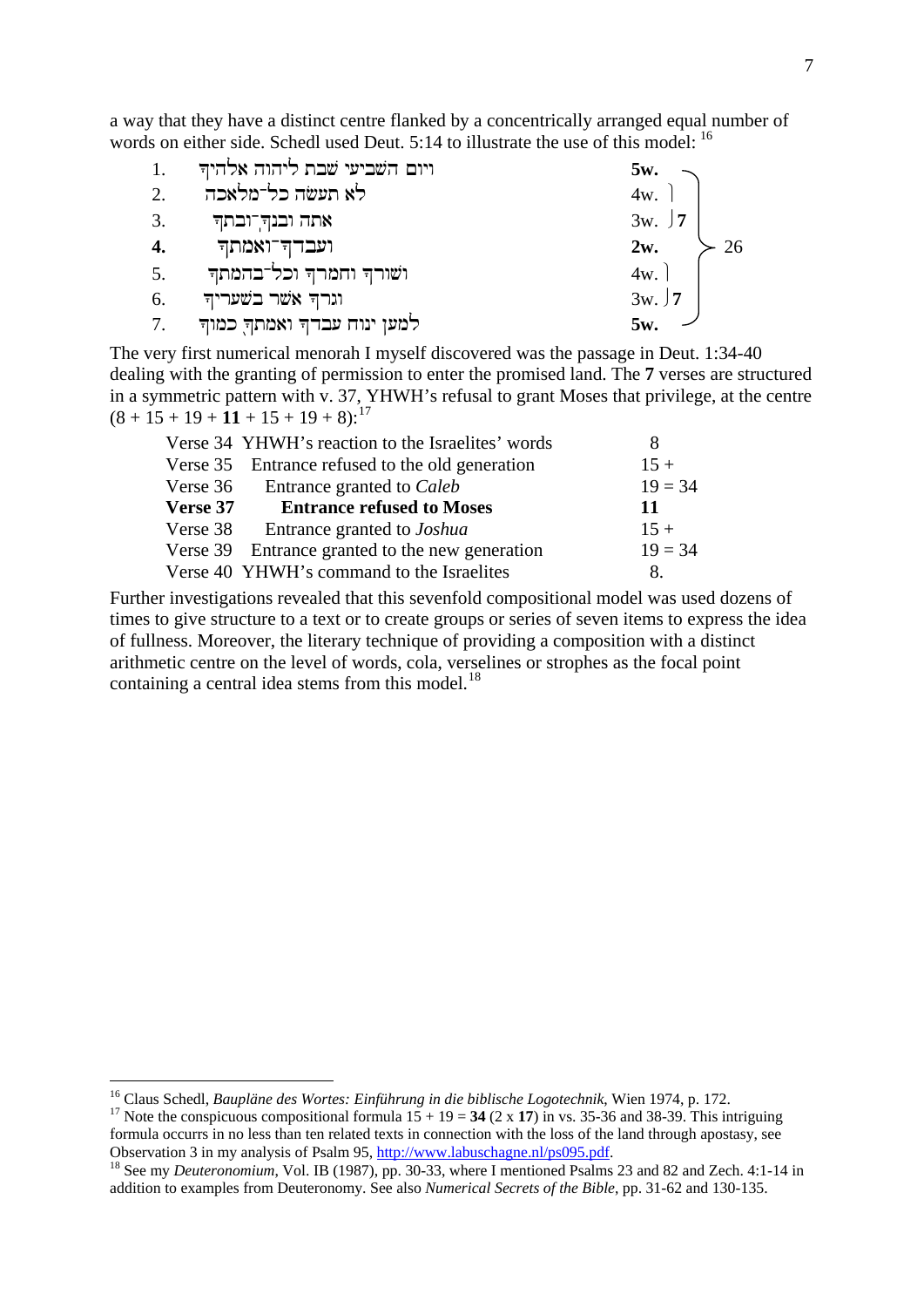**Psalm 67** is the menorah psalm *par excellence* and it is no wonder that it was traditionally written in the form of the six-branched menorah. Since its unparalleled artistic structure is too complicated to describe in this article. I refer the reader to the analysis on my website.<sup>[19](#page-7-0)</sup> The following examples must suffice to illustrate the use of the menorah model.

**Psalm 19** is another high-grade numerical composition of exceptional beauty. In a most ingenious way the author made use of numerical compositional techniques to underscore his message that the entire universe - in which the Sun and the Torah occupy a central position proclaims God's glorious handiwork. He made the fullest possible use of the number **7** to symbolize the 'fullness' and 'abundance' of God's presence and the blessings of the Torah. The psalm has 14 (2 x 7) Masoretic verses; there are 7 occurrences of the name YHWH (vs. 8a, 8b, 9a, **9c**, 10a, 10c, 15c), with the middle instance, the reference to YHWH's radiant commandments  $(v, 9c)$ , precisely within the meaningful centre  $(v, 9)$  of the psalm, which has  $(8 + 2 + 8$  verselines;  $18 + 4 + 18$  cola and in v. 9 precisely  $21 + 21$  letters). Moreover, there are 7 cosmic elements mentioned in vs. 2-5 and the psalmist lists 14 (2 x **7**) characteristics of the Torah in vs. 8-11.

|        | 7 Cosmic Elements         | 7 Aspects of Torah (1)  | 7 Aspects of Torah (2)    |
|--------|---------------------------|-------------------------|---------------------------|
|        | 1 heavens $(2a)$          | it is perfect $(8a)$    | enlightens the eyes (9d)  |
|        | 2 vault of heaven (2b)    | revives the soul (8b)   | it is pure $(10a)$        |
|        | 3 day $(3a)$              | it is stable $(8c)$     | endures for ever (10b)    |
|        | 4 $night(3b)$             | makes wise (8d)         | it is true $(10c)$        |
|        | 5 earth $(5a)$            | it is right $(9a)$      | righteous $(10d)$         |
|        | 6 end of the world $(5a)$ | rejoices the heart (9b) | better than gold (11ab)   |
| $\tau$ | sun(5b)                   | it is radiant (9d)      | sweeter than honey (11cd) |

Note that the *Sun* is the  $7<sup>th</sup>$  cosmic element, and 'radiant' the  $7<sup>th</sup>$  characteristic of the Torah!<sup>[20](#page-7-1)</sup>

**Psalm 92** has 7 instances of the name YHWH and the author lists the acts of YHWH, the fools/evildoers and the righteous in three series of 7, with the crucial ones at the centre:

| YHWH | Fools and evildoers                                                                                                                                                                                                      | The righteous               |
|------|--------------------------------------------------------------------------------------------------------------------------------------------------------------------------------------------------------------------------|-----------------------------|
|      | cannot know (7a)                                                                                                                                                                                                         | sprout like a palm (13a)    |
|      | cannot understand (7b)                                                                                                                                                                                                   | grow like a cedar (13b)     |
|      | sprout like grass (8a)                                                                                                                                                                                                   | planted in the temple (14a) |
|      | they sprout (8b)                                                                                                                                                                                                         | sprout in the courts (14b)  |
|      | they are doomed (8c)                                                                                                                                                                                                     | bear fruit in old age (15a) |
|      | they shall perish (10a-b)                                                                                                                                                                                                | are fresh and green (15b)   |
|      | shall be scattered $(10c)$                                                                                                                                                                                               | show God is upright (16a).  |
|      | 1. he made me glad $(5a)$<br>2. his works are great (6a)<br>3. his thoughts are deep (6b)<br>4. he is exalted for ever (9)<br>5. he exalted my horn (11a)<br>6. he is upright $(16a)$<br>7. he is a righteous rock (16b) |                             |

**Psalm 65** has 105 (15 x 7) words in total, with 63 (9 x 7) before, and 42 (6 x 7) after *atnach*, and the meaningful centre (v. 8) is made up of 7 words. The introduction (vs. 2-4) and the conclusion (vs. 12-14) are both made up of 21  $(3 \times 7)$  words, which gives 63  $(9 \times 7)$  words in the central passage introduced by "אָשׁר", 'blessed', describing the state of happiness under God's blessing: vs. 5-11.

<span id="page-7-0"></span><sup>&</sup>lt;sup>19</sup> Consult [http://www.labuschagne.nl/ps067.pdf.](http://www.labuschagne.nl/ps067.pdf) For a beautiful example of Psalm 67 written as a menorah on a Shivviti plaque, consult [http://www.newthoughtkabbalah.com/kabbalisticagamshivitiplaque.htm.](http://www.newthoughtkabbalah.com/kabbalisticagamshivitiplaque.htm) For the Shivviti plaque, see Observation 7 in my analysis of Psalm 16, [http://www.labuschagne.nl/ps016.pdf.](http://www.labuschagne.nl/ps016.pdf)

<span id="page-7-1"></span><sup>20</sup> For more details, see my analysis of Psalm 19 at [http://www.labuschagne.nl/ps019.pdf,](http://www.labuschagne.nl/ps019.pdf) and *Numerical Secrets of the Bible*, pp. 147-149.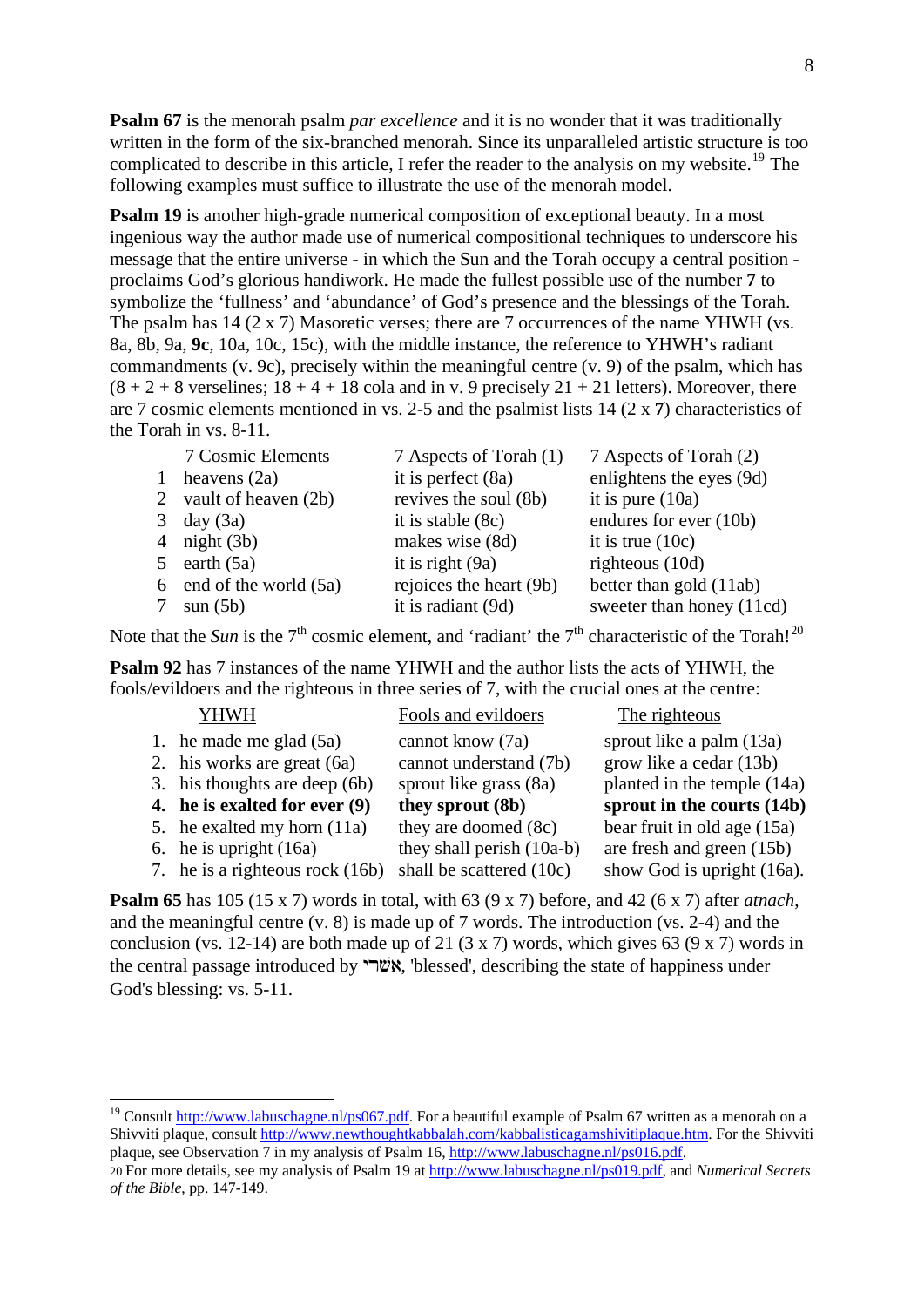Moreover, there are **7** verbs describing God's beneficial acts:

- 1. he forgives (v. 4b)
- 2. he chooses (v. 5a)
- 3. he brings near (v. 5a)
- 4. **he answers us** (v. 6a)
- 5. he establishes the mountains (v. 7a)
- 6. he stills the waters (v. 8a)
- 7. he makes east and west shout for joy (v. 9b).

These 7 acts are followed by 10 more in vs. 10-12, giving 17 acts in total.

**Psalm 104** has 7 canticles and two sets of 7 acts by the Creator (vs. 2-4 and vs. 27-30):

- 1. **He** covered himself in *light You provide* them with their food when it is due
- 

1

- 2. **He** spread out *the heavens You give* to them; they gather up
	-
- 
- 5. **He** rode on *the wings of the wind You take away* their spirit; they return to dust
- 
- 7. **He** made *fire and flame* his ministers *You renew* the face of the ground.[21](#page-8-0)

#### **4. The Arithmetic Middle as the Meaningful Centre**

Since the transmitters of the text of the Hebrew Bible located and registered the arithmetic centres of books and groups of books on the level of verses and words, the same procedure has to be carried out in the logotechnical analysis of every individual psalm. This activity is not only obligatory, but also meaningful, because it brings the 'heart' of a psalm to light, which contains the gist of the text, or at least a notion important to it. We have already encountered several examples of this compositional technique in the previous paragraph. Here I shall deal with texts that are not necessarily shaped in a menorah pattern.

It stands to reason that every psalm has a pivot: 2 middle words in an even number and 1 in an odd number. Such a centre is not necessarily deliberately designed or meaningful. Therefore, taking this centre as starting point, one has to proceed to detect a larger centre that is meaningful and presumably intended as such, either on word level or in terms of the rhetorical structure: the pivotal colon(s), verseline(s), or strophe. In order to qualify as meaningful, an apparently suitable centre has to consist of a key-word or a phrase expressing a thought or idea that can be interpreted as crucial or essential from the perspective of the author. How meaningful an arithmetic centre is must be judged in each poem individually.

 Independently and probably unaware of Scheld's discovery of the menorah model, Jacob Bazak drew attention to the fact that 'the psalmists deliberately employed numerical devices in order to emphasize central sentences and also to make use of symbolic numbers'.<sup>[22](#page-8-1)</sup> He demonstrated that in *Psalm 23* the central expression, "כי־אתה עמר, 'for you are with me' (v. 4d), is flanked by 26 words on either side ( $55 = 26 + 3 + 26$ ), and that the pronoun אתה, 'you', designating God, is positioned exactly in the centre of the central expression. To show that this is no coincidence, he mentioned more examples: *Psalm 92* and *Psalm 81* (see below).

Despite the instances cited in my commentary and in Bazak's article, Schedl's discovery of this important compositional device had little, if any, effect in the scholarly

3. **He** laid the beams of his *dwelling You open* your hand; they eat their fill **4. He made** *the clouds* **his chariot** *You hide* **your face; they are dismayed** 

- 
- 6. **He** made *the winds* his messengers *You send forth* your spirit; they are created
	-

<span id="page-8-0"></span> $21$  Note among many other instances the 7 calls to praise and serve God in Ps. 98:1-6 and 100:1-4, the 7 actions of the speaker in Ps. 101:2-5, the 7 deeds performed by God in Ps. 105:39-44, the 7 cantos of Psalm 106, the 7 strophes of Psalms 109, 111, 112, 143, and 147, the 7 verselines of Psalm 120, the 7 verselines in each of the three cantos of Psalm 135, the 7 objects created by God in Ps. 136:4-9. Other impressive examples in Book V are to be found in Psalms 145, 148, 149 and 150. For particulars, consult my analyses of these psalms.

<span id="page-8-1"></span><sup>22</sup> Jacob Bazak, "Numerical Devices in Biblical Poetry", *VT* 38 (1988), pp. 333-337 (p. 336).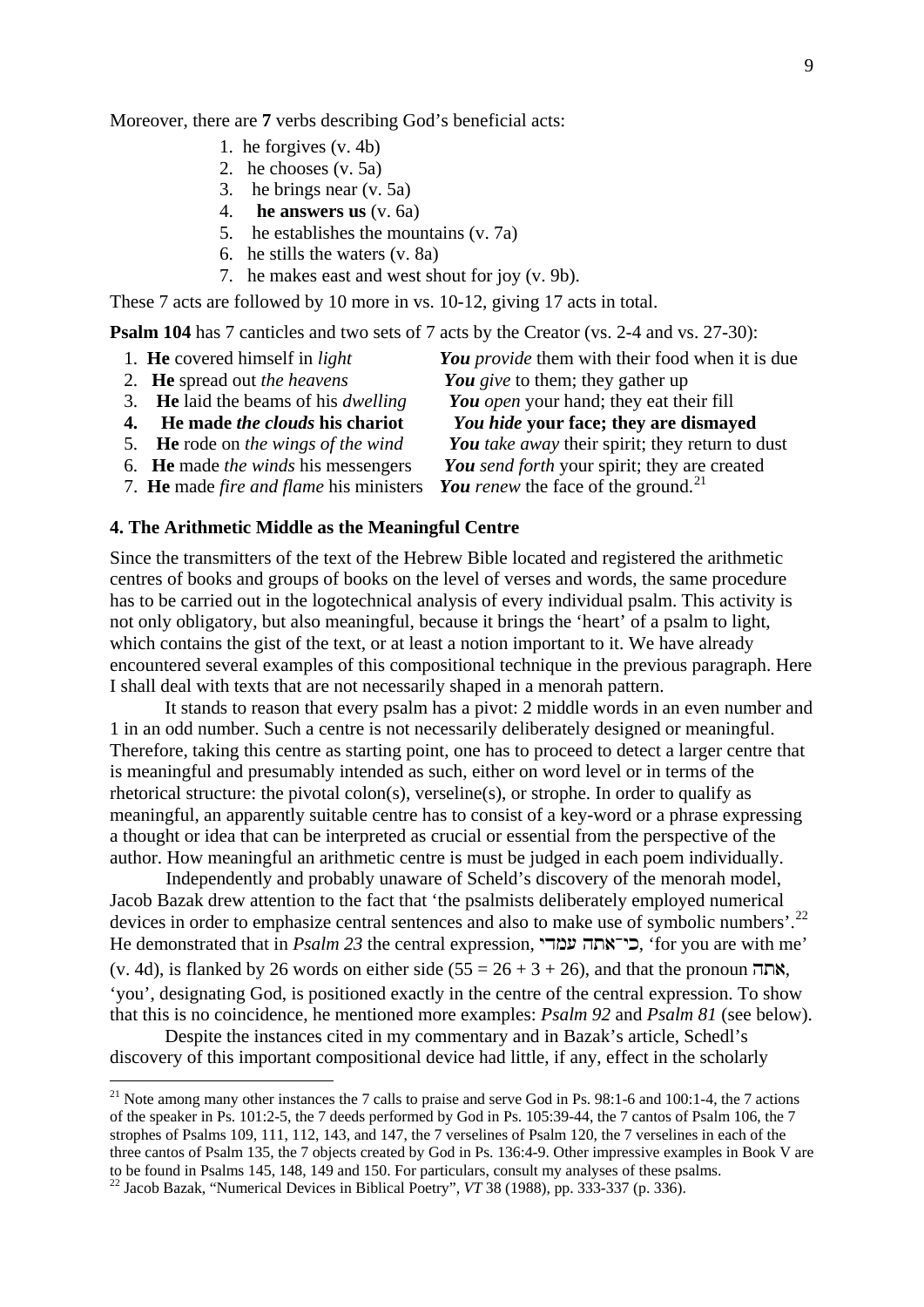world. However, Duane Christensen and a couple of Dutch scholars took the phenomenon seriously, among others Smit Sibinga, Karel Deurloo and Pieter van der Lugt.<sup>[23](#page-9-0)</sup> The following examples must suffice to substantiate and prove the discovery that the scribes used the divine name numbers 17 and 26 as a literary device to emphasize.

### **Psalm 23:** Additional remarks

<u>.</u>

The meaningful centre, כי־אחה עמדי, 'for you are with me', is highlighted by the sudden switch from words spoken about God to words directly addressed to him. This is a frequently used attention drawing literary device to give prominence to the meaningful centre.<sup>[24](#page-9-1)</sup> The second person pronoun  $\overline{D}$ , 'you', emphasizes the change, the more so, because it is the middle word of the psalm. In addition to the divine name number 26, the name YHWH itself, which occurs strikingly only in the first and last verseline, is used as a device for inclusion.

The meaningful centre clearly contrasts the notion of *being accompanied* by God to the idea of *being forsaken* by God as expressed in Psalm 22 (v. 2a). Moreover, the structure of the 55 words in Ps. 22:13-19 is strikingly similar to that of Psalm 23 ( $55 = 26 + 3 + 26$ ):

| $\text{Ps. } 23:1-4c$ 26 words |         | Ps. $22:13-16a$ | 26 words  |
|--------------------------------|---------|-----------------|-----------|
| Ps. 23:4d                      | 3 words | Ps. 22:16b      | 3 words   |
| $Ps. 23:4e-6$ 26 words         |         | $Ps. 22:16c-19$ | 26 words. |

In addition, the 60 words of Ps. 22:24-29 has a clear meaningful centre, v. 26, which is likewise flanked by 26 words  $(60 = 26 + 8 + 26)$ : vs.  $24-25 + v$ .  $26 + v$ s. 27-29. The central statement stands out by the sudden switch to words *addressed to* God, exactly as in Psalm 23. Since these common features cannot be mere coincidence, we may conclude that Psalms 22 and 23 belong closely together and were composed by the same author.

Examples of other psalms which have a conspicuous key-word positioned at the arithmetic middle, are 9-10, 72, 76, and 99. For particulars see my website.

**Psalm 80** is an example of a psalm with a larger central core as its meaningful centre. It is made up of 130 (5 x 26) words.<sup>[25](#page-9-2)</sup> The central core of the poem (vs. 9-16), the 52-word lament over the vine and the vineyard, is surrounded by the 78-word (3 x 26) prayer for restoration, which is in two parts  $(49 + 29 \text{ words})$ :

vs. 2-8 First part of the people's prayer for restoration  $49$ <br> **vs. 9-16 Lament over the vine and the vineyard**  $52 (2x26)$  78 (3x26) **vs. 9-16** Lament over the vine and the vinevard vs. 17-20 Second part of the people's prayer for restoration

The vine and the vineyard are evidently a metaphor for Joseph, who is specifically mentioned in v. 2! The striking way in which the 52-word *lament over Joseph* is enveloped by 78 (3x26) words, recalls the 52-word *blessing for Joseph* in Deuteronomy 33 (vs. 13-17), which is encompassed in a comparable way by multiples of the divine name numbers:

<span id="page-9-0"></span><sup>&</sup>lt;sup>23</sup> See Christensen's commentary on Deuteronomy cited in note 3 and Van der Lugt, *Cantos and Strophes, I*, (see note 3), who consistently registers the arithmetic middle in terms of words, cola, verselines and strophes. See also J. Smit Sibinga, "Gedicht en getal: Over de compositie van Psalm 6", in *NTT* 42 (1988), pp. 185-207, and K.A. Deurloo, "Die Klage in der Mitte von Psalm 6", in Janet Dyk (ed.) *Give Ear to my Words. Psalms and other Poetry in and around the Hebrew Bible*. Societas Hebraica Amstelodamensis, Amsterdam 1996, pp. 3-9. Significantly enough, Jan Fokkelman, in his recent studies on the psalms, *Major Poems of the Hebrew Bible* (4 volumes), diligently counted words in the psalms but completely ignored this important phenomenon, as noted by Van der Lugt in "The Mathematical Centre and its Meaning in the Psalms", paper read at the Colloquium Biblicum Lovaniense in August 2008, in *The Composition of the Book of Psalms* (BETL), Leuven, 2009. Paying particular attention to the rhetorical building blocks, the middle colon and verseline, and to the way the divine name is used to highlight the centre, he discusses, in addition to Psalms 23, 81 and 92, Psalms 11, 13, 58, 61, 74, 79, 82, 102, 140, 144, 149, and 151 (11QPs<sup>a</sup>).<br><sup>24</sup> See "Special devices to highlight the meaningful centre" at  $\frac{http://www.labuschange.nl/aspects.pdf.}$ 

<span id="page-9-2"></span><span id="page-9-1"></span><sup>&</sup>lt;sup>25</sup> For the textcritical problems in vs. 3a and 16b, see my analysis at<http://www.labuschagne.nl/ps080.pdf>.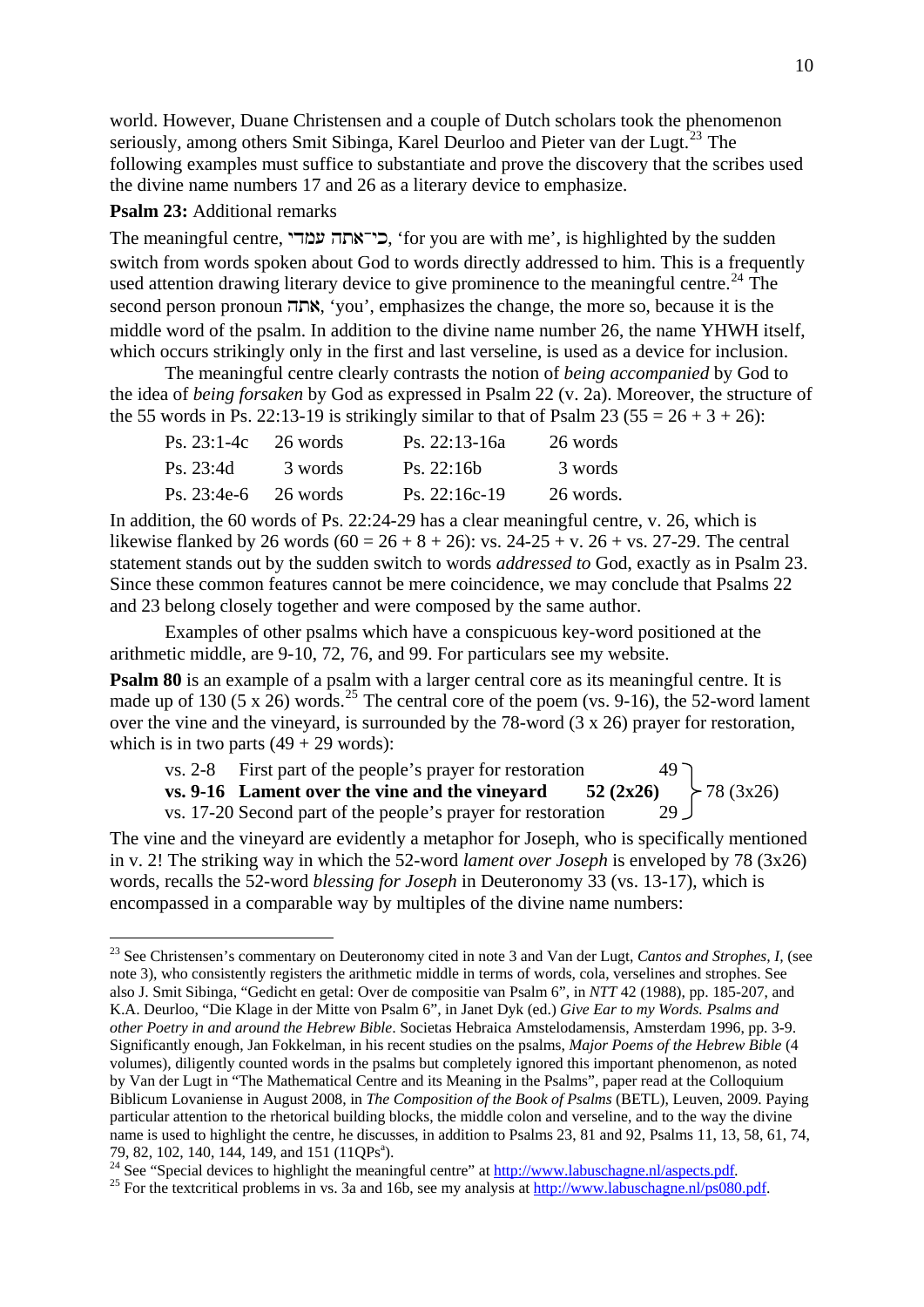| Deut. 33:1-12  | 156 $(6 \times 26)$ words |
|----------------|---------------------------|
| Deut. 33:13-17 | 52 $(2 \times 26)$ words  |
| Deut. 33:18-29 | $136 (8 \times 17)$ .     |

This cannot be a matter of coincidence but strongly suggests that Psalm 80 and Deuteronomy 33 are interdependent. In my opinion, the author of Deuteronomy 33 (presumably an Asaphite Levite) was either also the author of Psalm 80, or familiar with it, and used not only the central positioning of the Joseph passage but also its number of words as a compositional model to give structure to the Blessing of Moses.[26](#page-10-0)

**Psalm 81** has a comparable structure. The 69-word central section, YHWH's oracles, is surrounded by 51 (3 x 17) words. His warning against idolatry is positioned in pride of place at the centre of the 7 strophes (vs. 9-11). The name  $\pi$ הוה v. 11a is the pivot of the oracles and is strikingly flanked by 34 (2 x 17) words on either side:  $69 = 34 + 1 + 34$ . Moreover, the name is positioned precisely in the 3 middle words אנכי יהוה אלהיך, 'I, YHWH, am your God!'  $(33 + 3 + 33)$ , which recalls the first words of the Decalogue. The use of 69 words in the oracles is intentional, for 69 is the numerical value of the first word, הרנינו, 'sing out in praise!'  $(5+20+14+10+14+6)$ . See below under paragraph 6.

**Psalm 82** is composed in the same vein. Its meaningful centre is the 6-word statement in v. 5a-b describing the complete lack of understanding and knowledge by the 'gods':

'They know nothing and understand nothing; in darkness they walk about.' It is significantly flanked by 26 words on either side:  $58 = 26 + 6 + 26$ . In terms of the criteria 'heaven' and 'earth', the psalm divides into two scenes: the *heavenly scene*, where God presides at the meeting of the 'divine council' (vs. 1-4), and the *earthly scene* (vs. 5c-8), demarcated by the *inclusion*  $\gamma \rightarrow x$ , 'earth' (vs. 5c and 8a), in which the psalmist assesses the disposition of the 'gods' after God's challenge. It is most intriguing to note how the mere arrangement of the text vividly depicts the 'nowhere' position of the 'gods': dangling in the middle of nowhere, in the void between heaven and earth.

| vs. 1-4    | Heavenly scene: God challenges the gods   | 26 words  |
|------------|-------------------------------------------|-----------|
| $vs. 5a-b$ | The gods are literally nowhere            | 6 words   |
| $vs. 5c-8$ | Earthly scene: implications for the earth | 26 words. |

In v. 5c the psalmist describes the consequences for the earth: 'all the foundations of the earth are giving away', which is followed by God's verdict (vs. 6-7) and the psalmist's call on him to judge the earth as well (v. 8). The number 58 represents the numerical value of the keyword **(עליון,** 'Most High' (16 + 12 + 10 + 6 + 14), a designation that is explicitly used in v. 6b.

## **5. Psalms with a Balanced Bipartite Structure**

## **Psalm 79**

1

This was the very first psalm I discovered consisting of two exactly equal parts. It is made up of 2 cantos, 4 canticles, 16 verselines, and 130 (5 x 26) words, dividing into:

vs. 1-7 Canto I National lament 2 canticles 8 verselines 65 words vs. 8-13 Canto II Prayer for forgiveness 2 canticles 8 verselines 65 words.

This convinced me that its perfectly balanced bipartite structure could only have been achieved by the deliberate counting of the compositional building blocks of the poem. A closer examination of the word structure revealed that the two parts are composed according to exactly identical compositional formulae determined by the placement of the *atnach*:

<span id="page-10-0"></span><sup>&</sup>lt;sup>26</sup> See my analysis of Deuteronomy 33, especially Observation 4 in  $\frac{http://www.labuschagne.nl/2.deut.33.pdf.}$  $\frac{http://www.labuschagne.nl/2.deut.33.pdf.}$  $\frac{http://www.labuschagne.nl/2.deut.33.pdf.}$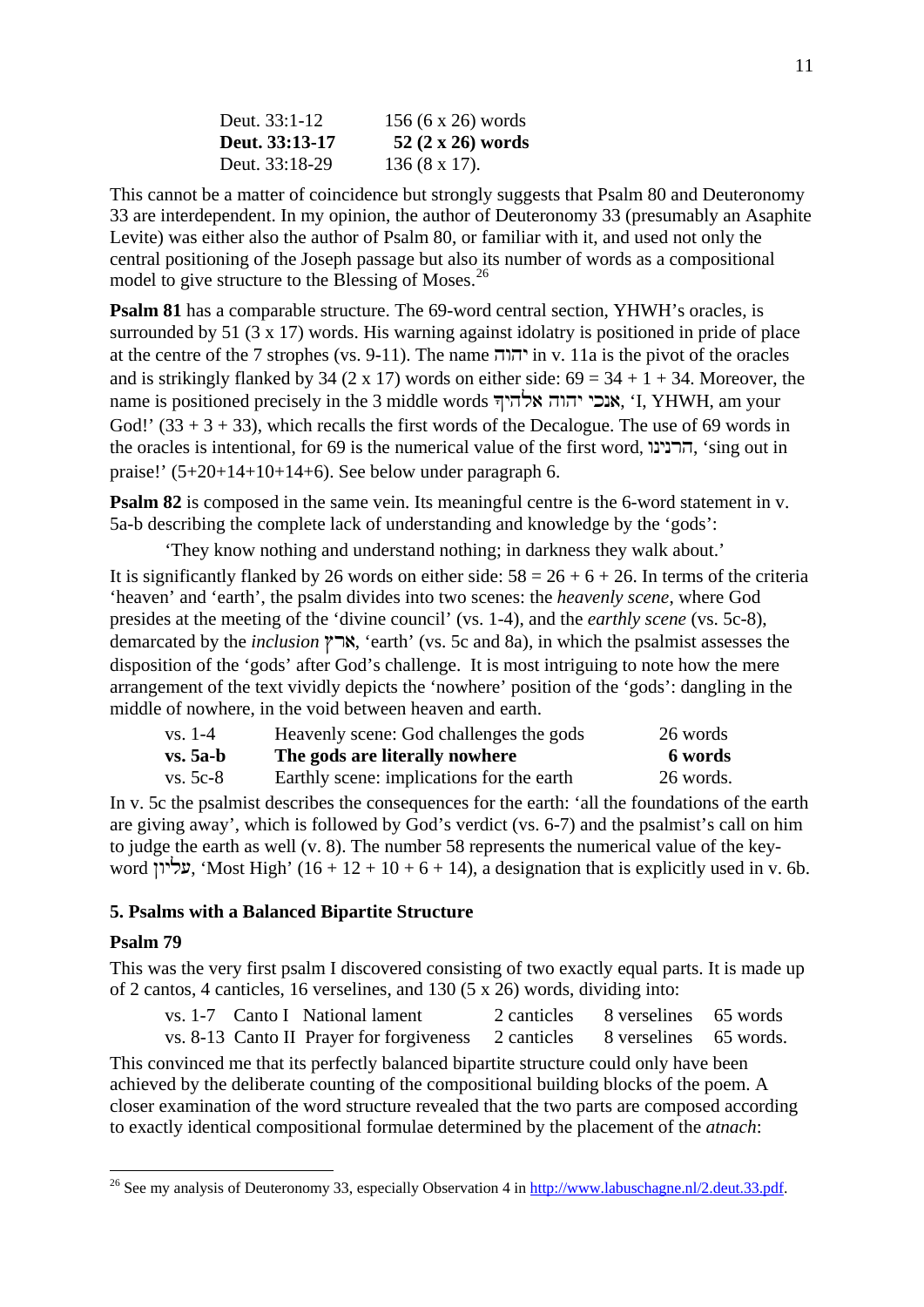- vs. 1-7 65 words in total with 43 before, and 22 after *atnach*  $(65 = 43a + 22b)$
- vs. 8-13 65 words in total with 43 before, and 22 after *atnach* (65 = 43a + 22b).

The fact that the positioning of the *atnach* is in some cases 'remarkable' strongly suggests that its placement was intentional in order to achieve two identical compositional formulae.<sup>[27](#page-11-0)</sup>

Further investigations brought to light that there are three other psalms exhibiting exactly the same features: Psalms 6, 20, and 121, which decisively confirmed the involvement of meticulous counting activity on the part of the composers. See my logotechnical analyses. There are psalms with a less strict bipartite structure, because the two parts do not have identical compositional formulae on word level, e.g., 12, 91, 92, and others.<sup>[28](#page-11-1)</sup>

**Psalm 12** has 74 words, which divide into two cantos of 4 verselines and 37 words each:

vs. 2-5 Canto I the utter *untrustworthiness* of human beings

vs. 6-9 Canto II the complete *trustworthiness* of God.

The psalmist places them, as it were, on a pair of scales to show that God's trustworthiness is in equilibrium with the untrustworthiness of human beings and fully compensates for it.

**Psalm 91** is made up of 16 verselines and 112 words, which divide into two parts:

vs. 1-8 Canto I 8 verselines, with 56  $(8 \times 7)$  words vs. 9-16 Canto II 8 verselines, with 56  $(8 \times 7)$  words.

The numerical structure is clearly regulated by the number of fullness, 7, which may be explained as deliberately designed to prelude Psalm 92, a Song for the Sabbath.

**Psalm 92** is a special case. Instead of a vacuum between the two equal halves it has a strikingly tiny 4-word monocolic verseline, vs. 9, as its arithmetic centre.

| vs. 2-8           | Canto I 3 strophes              | 7 verselines 15 cola |                                     | 52 $(2 \times 26)$ words  |
|-------------------|---------------------------------|----------------------|-------------------------------------|---------------------------|
| $\mathbf{vs.}\,9$ | ואתה מרום לעלם יהוה             |                      | Yes, you are exalted forever, YHWH! |                           |
|                   | vs. $10-16$ Canto II 3 strophes | 7 verselines 15 cola |                                     | 52 $(2 \times 26)$ words. |

Vs. 9 constitutes the meaningful centre on no less than four levels: strophes, verselines, cola and words, and is furthermore flanked by a significant number of words: 52 (2 x 26). The pivot is additionally brought into focus by the central instance of the **7** occurrences of the name יהוה falling exactly within v.  $9.29$  $9.29$  A specific feature of Psalm 92 is that the number 52 is not only 2x the divine name number 26, but also the numerical value of the key-word **בורום** (13+20+6+13), which gives the meaningful centre prominence in still another way.

<span id="page-11-0"></span><sup>&</sup>lt;sup>27</sup> For particulars, see my article in *JNSL* 12 cited in note 3. For the quantitative structural analysis of Psalm 79, consult *http://www[.](http://www.labuschagne.nl/ps079.pdf)labuschagne.nl/ps079.pdf*.<br><sup>28</sup> Psalms 35, 90, 119, and 139 also divide into two equal parts in terms of verselines and words, which however

<span id="page-11-1"></span>does not coincide with their canto structures. For particulars, consult my logotechnical analyses. See also Van der Lugt's survey of psalms having identical numbers of strophes, cantos/canticles and words, in *Cantos and Strophes, I*, pp. 457-460.

<span id="page-11-2"></span><sup>&</sup>lt;sup>29</sup> For this focusing instrument, see "Special devices to highlight the meaningful centre" on my website: *<http://www.labuschagne.nl/aspects.pdf>*. Compare the 7 occurrences of the key-word §wylv, 'Most High', in Psalms 73-83, of which the middle instance falls precisely in the middle verseline of Psalm 78 (vs.35). Psalm 78 constitutes the central peak of the eleven Asaphite Psalms. Consult *<http://www.labuschagne.nl/ps078.pdf>*.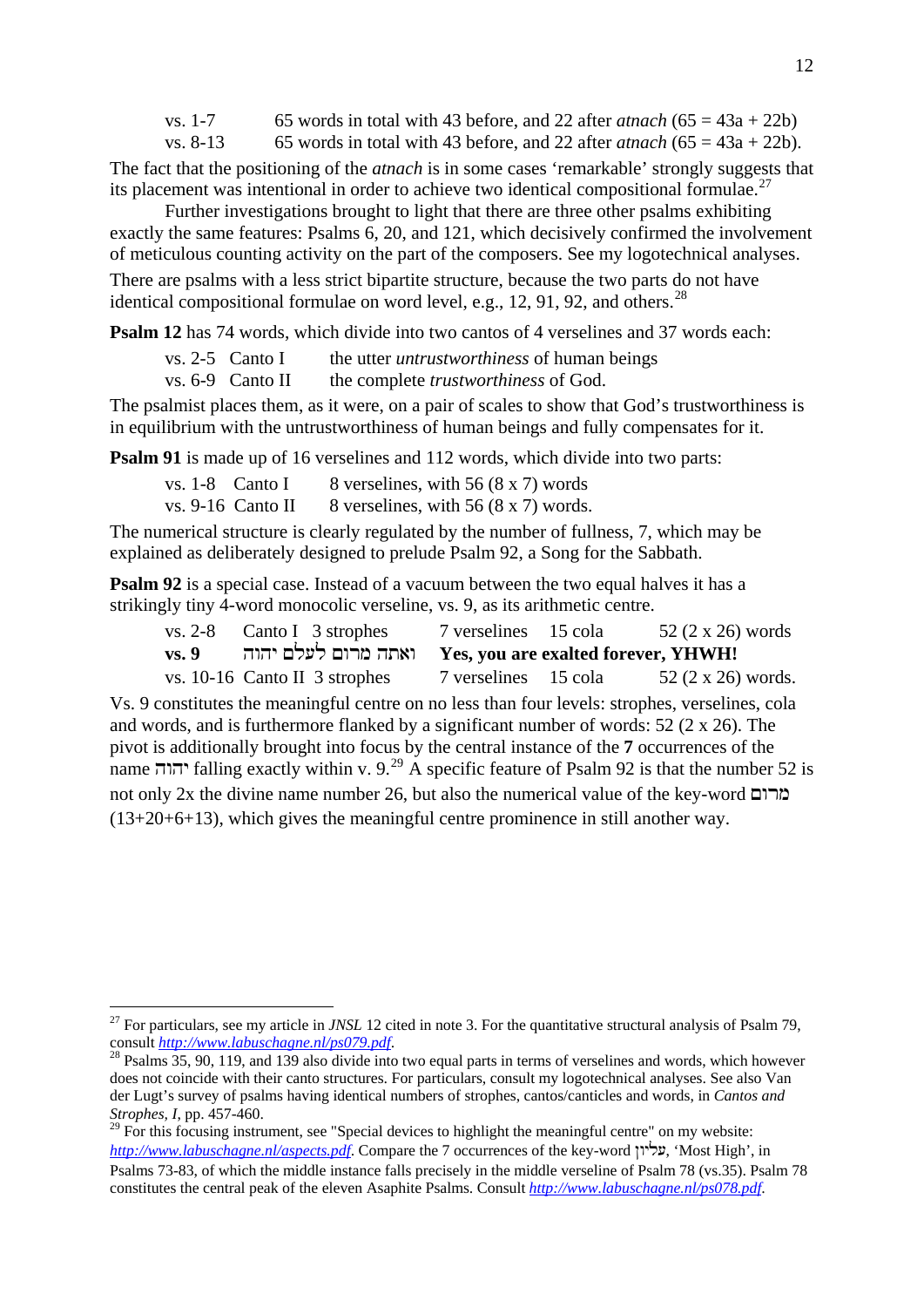### **6. The Use of the Numerical Value of a Key-Word in the Text**

We have already encountered this intriguing numerical device in Psalms 23, 81, and 82. This hardly known and generally unobserved quantitative structuring device is used in the Hebrew Bible as well as in the New Testament, as I have demonstrated in *Numerical Secrets of the Bible* (pp. 135-140). In some cases one must allow for coincidence, but the examples cited there and the 60 instances I detected in the book of Psalms, as well as the examples in the other texts I analysed logotechnically, cannot possibly be dismissed as coincidence.

 I have deliberately refrained from using the word *gematria*, which is in disrepute among biblical scholars, being generally associated with kabbalistic speculations and the pseudo-science of numerology. These practices go far beyond the intentions of the biblical writers and amount to gross misuse of the numerical aspects of the Bible. The use of the numerical value of a key-word or important name in biblical times was a purely rational scribal technique to shape a text and to imbue it with the imprint of an idea or person considered of crucial importance in the context in question.

For instance, when the very first Davidic Psalm in the Psalter, **Psalm 3**, is found to be evidently structured by the number 14, the numerical value of the name David  $(4 + 6 + 4)$ , one cannot wave it aside as coincidence.  $30$ 

On strophic level, the 56 (4 x 14) words of vs. 2-8 divide into  $14 + 14 + 28$ :

| Strophe 1                 | $vs. 2-3$ | 14                  | demarcated by <i>selah</i> |
|---------------------------|-----------|---------------------|----------------------------|
| Strophe 2 $\quad$ vs. 4-5 |           | 14                  | demarcated by <i>selah</i> |
| Strophes $3-4$ vs. 6-8    |           | $28(2 \times 14)$ . |                            |

Since Psalm 3 is the first *Davidic* Psalm in the Psalter, the author has obviously chosen this number symbolically to stamp David's name on it. It is important to note, however, that this is a special case and that it does certainly not imply that every 14 occurring in the book of Psalms refers to David! The purpose of this technique is to stress David's presence and his participation in what is said in the psalms in question.

 The two Korahite Zion-Songs, Psalms 48 and 87 are both structured by the number 48, the numerical value of Zion  $(18 + 10 + 6 + 14)$ . They share this feature with a third Zion-Song, Psalm 126 and the closely related Psalm 122 in the Songs of Ascents. This is not surprising, since Zion is a key-name occurring exactly 7 times in Psalms 120-134. In fact, one of the defining characteristics of the Songs of Ascents is the conspicuous use of the numerical value of key-words in the text to define the total number of words:

Psalm 120 *ry*, 'song', in v. 1 (21+10+20) 51 words including the heading. Psalms 121, 124, 127 rmH, 'guard' or 'keep', in 121:3b, 4b, 5a, 7a, 7b, 8a, 127:1c, 1d  $(21+13+20)$  54 words in 121, 124, and 54 words surrounding the centre in 127. Psalm 125  $\overline{r}$ הבטחים, 'those who trust', in v. 1a (5+2+9+8+10+13) 47 words in total. Psalm 128 (11+3+17+14) 5 ke a vine', in v. 3a (11+3+17+14) 45 words in total. Psalms 129 and 130  $\tau$ קותה, '(my soul) waits in hope', in 130:5a (19+6+22+5) 52 words; both psalms have 2 cantos, 4 strophes, 8 verselines, 17 cola and 52 words! Psalm 131 'יחל', 'hope', in v. 3a (10+8+12) 30 words in total. Ps. 132  $\frac{132}{100}$ , 'your anointed', in v. 10b (13+21+10+8+11) 63 words on either side of the arithmetic centre. It also happens to be the  $63<sup>rd</sup>$  word of the psalm. Psalm  $133$   $\overline{5}$  and  $\overline{6}$ , 'beard of Aaron', in v. 2c (7+19+14 = 1+5+20+14) 40 words including the heading. Psalm 134 the accusative particle  $\sum$  in vs. 1a and 2b (1+22) 23 words in total.<sup>[31](#page-12-1)</sup>

<span id="page-12-1"></span><span id="page-12-0"></span><sup>&</sup>lt;sup>30</sup> In Matthew 1 the same device is used to structure the **42** (3 x **14**) generations in the ancestry of Jesus, who is explicitly called 'son of David' (1:1).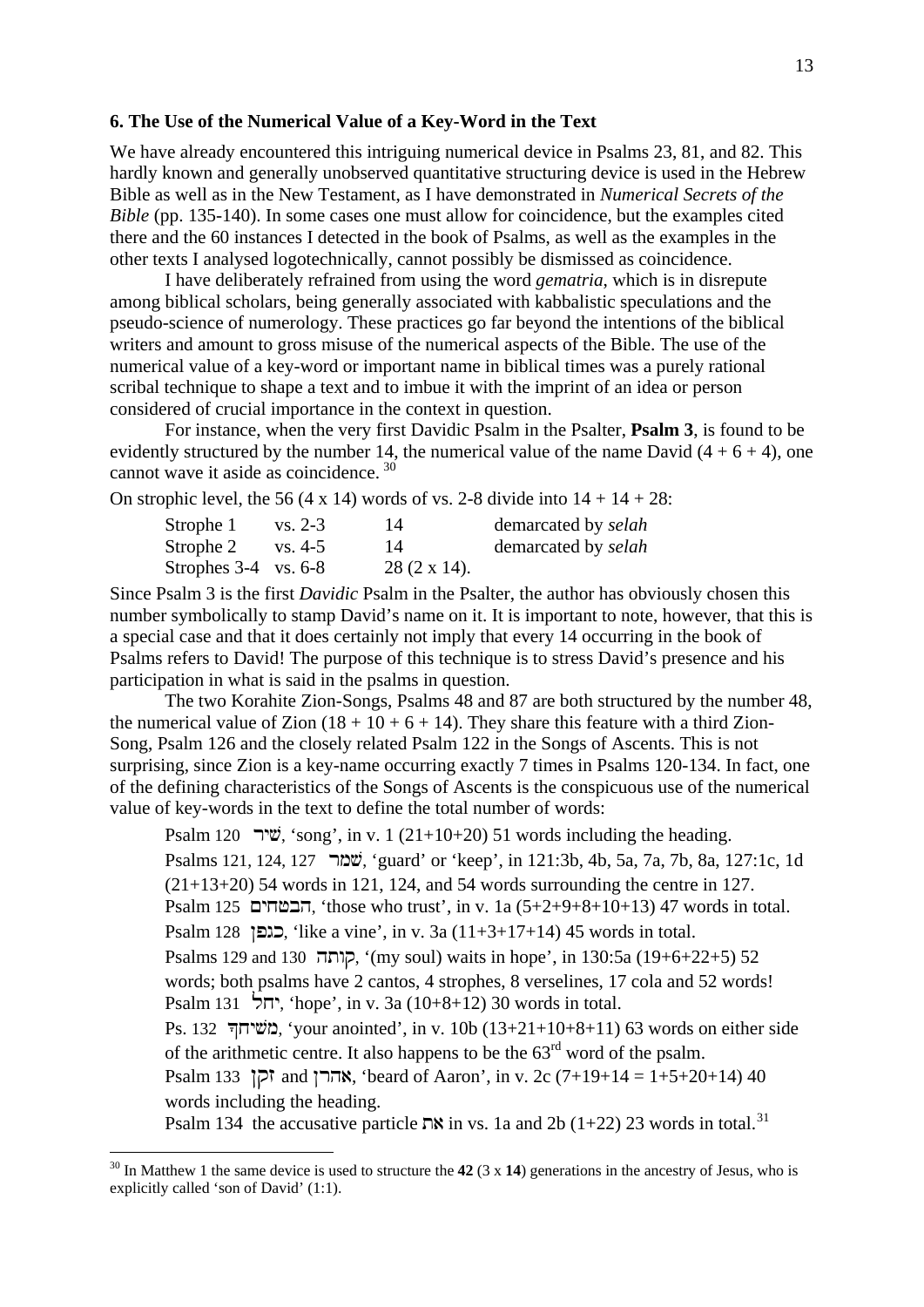For more examples of this well-established scribal technique, the reader can consult the list which does not pretend to be complete – in "The numerical value of a key-word in the text", *<http://www.labuschagne.nl/aspects.pdf>*. [32](#page-13-0)

## **7. Implications for Textual Criticism**

The discovery that the biblical writings are numerical compositions has far-reaching consequences for our view and treatment of the biblical text. Speaking for myself, this insight has aroused in me a profound respect, not only for the compositional craftsmanship of the biblical authors, but also for the two great codices of the Hebrew Bible, the Leningrad Codex and the Aleppo Codex. Since numerical criticism has to a great degree confirmed their reliability, this has led to a radical change in my scholarly attitude towards textual criticism. No doubt all scholars will experience this, when they gain deeper insight into the delicate numerical structure of the biblical texts.

Such awareness is a most effective safeguard against random emendations, a practice that was rife among biblical scholars in the past century and is still accepted as a normal procedure. We now have a new and very sound reason to think twice before changing the text. This does of course not portend the eclipse of textual criticism, but means a radical change in its application. Moreover, the discovery of the function of the divine name numbers as a finalizing/canonizing device in the formation of the biblical writings provides an effective tool to rediscover a text that approximates the original, no longer recoverable text. Quantitative structural analysis is therefore a decisive exercise in textual criticism, because potential emendations should now also be judged and weighed in terms of the numerical features of the text, which in my opinion go back to the authorial stage of its composition.

Textual emendations that are based upon solid grounds do not always affect the numerical structure of a given text, but if they do, there is a great danger of seeking to emend a text *in order to* achieve desired numbers. Scholars should be fully aware of this and never yield to the temptation. In sum, there is no need to shun emendations that are really required on sound textcritical grounds. But this necessarily entails a great measure of restraint.

 From a numerical point of view, emendations only matter when they have an effect on the number of words. In a number of cases numerical considerations uniquivocally support MT and resist proposed emendations. Ps. 48:15c is such a case. Some scholars read the two words עֵל־מוּת of MT as one word, either as עֲלִימוּת (compare Ps. 9:1), as in many Hebrew manuscripts, or עֵלְמוֹת (meaning uncertain – cf. עֲלוֹעֵל in Ps. 46:1). Another possibility would be to read **i**d $\forall$ שׁלָמוֹת, which may mean 'eternally', in light of the LXX rendering *eis tous aionas,* 'for evermore'. However, on logotechnical grounds, the MT reading should be retained, except that על־מוּת should be vocalized על־מוּח, 'until death'.

Another instance is Ps. 55:20: In Codex L the  $\overline{P}$  in v. 20 is not positioned at its normal place at the end of the verse, but right within the body of the text (as in Ps. 57:4). Whatever its function may be in this case, the suggestion by the editor in *BHS* to read  $\vec{\tau}$ ה is in any case totally unacceptable on numerical grounds. An extra word in the psalm would disturb the obviously intended 34 (2 x 17) words in vs. 17-20 as well as the total number of 187 (11 x 17) words; moreover, it would disrupt the carefully designed numerical structure of the 60 words phrased in 3rd person dividing into 34 in vs. 17-20, and 26 in vs. 21-23.

<span id="page-13-0"></span>analyses of the Song of Hannah (1 Samuel 2) and the Last Words of David (2 Samuel 23).

<sup>&</sup>lt;sup>31</sup> This may be just a matter of coincidence, were it not that this word strongly recalls the 'Aleph-Taw device for inclusion' to be found e[.](http://www.labuschagne.nl/ps001.pdf)g.in Psalm 1. See Observation 3 in my analysis http://www.labuschagne.nl/ps001.pdf.<br><sup>32</sup> For the poems outside the Psalter, consult http://www.labuschagne.nl/psalms.htm, and see especially my